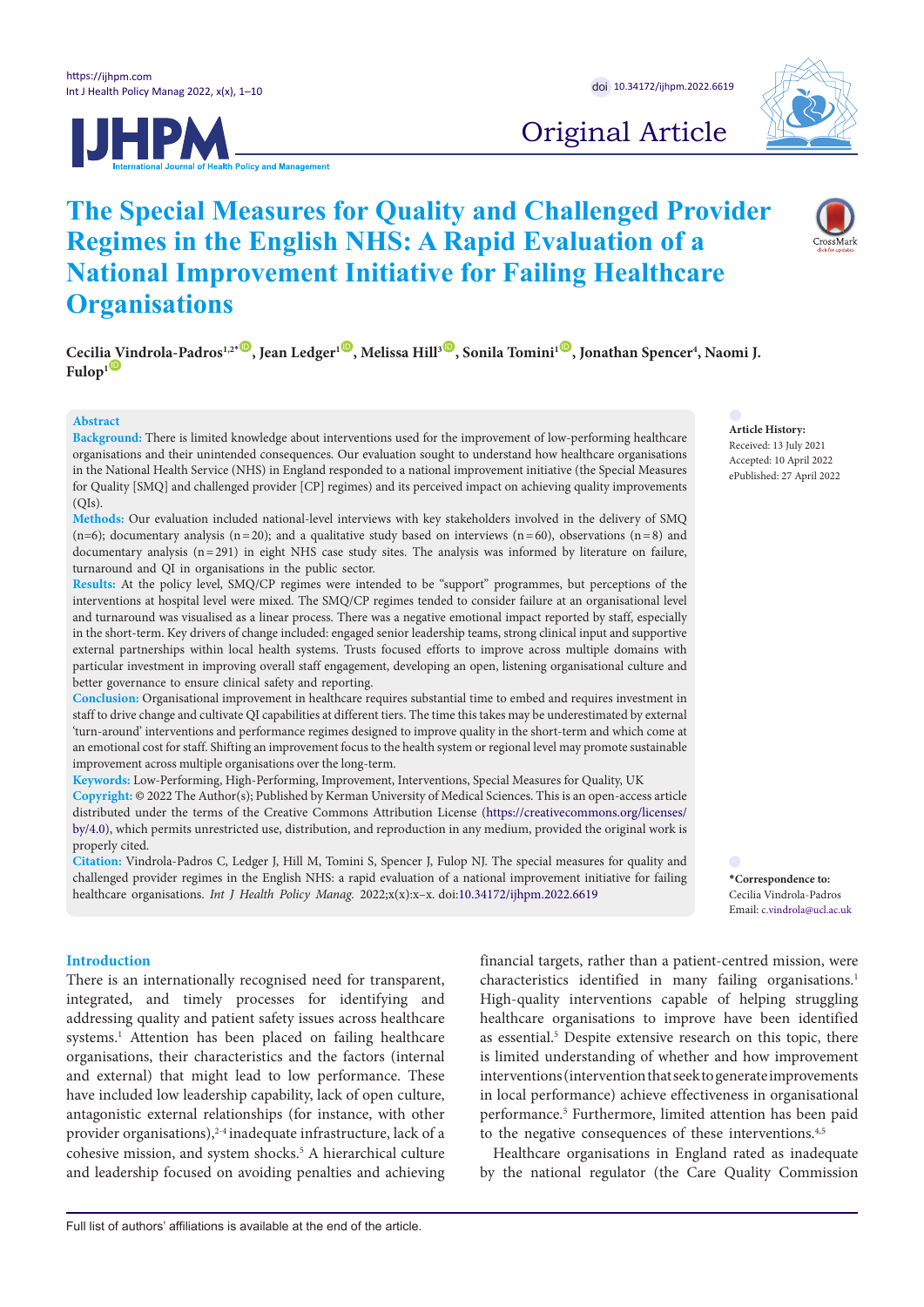# **Key Messages**

#### **Implications for policy makers**

- Organisational improvement in healthcare requires substantial time to embed and requires investment in staff to drive change and cultivate quality improvement (QI) capabilities at different tiers.
- It is important to take into consideration the potential negative consequences of programmes such as Special Measures for Quality/challenged provider (SMQ/CP) such as the emotional impact on staff and the hospital's ability to retain and recruit staff.
- Shifting an improvement focus to the health system or regional level may promote sustainable improvement across multiple organisations over the long-term.

# **Implications for the public**

The study identified factors that can act as drivers for the improvement of hospital performance, leading to better care delivery for patients. We found that some of the organisational processes established as a result of the integration of quality improvement (QI) led to better governance arrangements and the development of strategies to improve patient safety. Staff engagement and an organisational culture that supports learning were identified as key components to sustainable improvement and the delivery of high quality care for patients. The study also pointed to the importance of considering improvement beyond individual organisations, to include the wide range of services and actors that patients might interact with at a regional level.

[CQC]) entered the Special Measures for Quality regime (SMQ) to receive increased support and oversight. The SMQ regime, a national improvement initiative, was a targeted and time-limited regime in the National Health Service (NHS) in England agreed between the CQC and NHS Improvement (NHSI). The regime emerged following the Keogh Review into avoidable mortality in 2013.<sup>6</sup> SMQ originated as a programme of support and oversight targeted at NHS providers and was imported from a model of periodic inspections and increased intervention for failing schools in education.

Healthcare organisations were put into SMQ only where serious care quality failings were identified and the leadership appeared unable to resolve the problems without intensive support and external input.<sup>7-9</sup> At the time of this study, entry to SMQ remained an option if there were concerns flagged by a CQC inspection (an external regulator), coupled with a lack of confidence that the regional health system and organisational leadership is able to support the trust to make improvements. Typically, the leadership of the organisations was rated as 'inadequate' according to the 'well-led' CQC rating process and at least one other domain (ie, 'safe,' 'effective,' 'caring,' or 'responsive to people's needs'). The CQC recommended to the NHSI, by way of a letter, that a trust should be placed in SMQ since the CQC could not formally place a trust in SMQ. Discussions would then begin at NHSI about the interventions to be provided to the trust. After approximately 12 months, a re-inspection was undertaken by the CQC to ascertain whether improvements had been made and if their recommendations had been taken on board, although timelines varied. Similarly, NHSI decided when a trust was ready to exit SMQ, a decision made by the Provider Regulation Committee.

The SMQ regime provided oversight and targeted interventions from NHSI to help organisations address specific quality failings identified in CQC inspections. There was also a 'list' of challenged providers (CPs) deemed to be at risk of entering SMQ that received support. Unlike SMQ, the providers on the CP list were not available in the public domain. It was informed by a number of national health agencies and regional health intelligence and was intended to serve as an early warning system to provide support to struggling health organisations at risk of entry to SMQ. Up until October 2019, 62 organisations (out of 217) were, or had been in SMQ or CP regime. NHSI interventions for healthcare organisations in SMQ/CP varied between trusts and could include all, or a combination of, the following:

- Improvement Director (ID): External individual equipped to support the senior leadership team. Several IDs tended to occupy senior level positions in the NHS before working in this role. There is an 'NHSI Director cycle' which outlines a process for providing trusts in difficulty with 1-3 months of intensive support, followed by a further three months of maintenance support.
- Buddying: Buddying or partnership with a wellperforming healthcare organisation and commissioning of external expertise. Buddying is explained as a form of peer improvement and can be arranged directly by NHSI, by the ID or by the trust. Buddying can be on a departmental level or trust wide. Buddying is often formalised through a Memorandum of Understanding between organisations.
- Funding: Funding was made available to SMQ/CP trusts to deliver local quality improvements (QIs), accessible through an application made by the trust to NHSI: up to £500 000 for SMQ trusts upon entry, up to £200 000 for CP trusts, and £100 000 available to trusts upon exit of SMQ.

These interventions could be delivered in conjunction with other QI interventions, and within a context of significant senior leadership changes, including at Board level. There was limited knowledge about whether and how the NHSI interventions facilitated improvements, their implementation barriers and what balance they created between support and scrutiny. In this paper, we address these gaps by discussing the findings from an evaluation that sought to understand healthcare organisations' experiences of being placed in SMQ/CP, variations in relation to the implementation of these interventions and the perceived impact of these interventions on QI. The study needed to generate findings rapidly to inform the future development of the SMQ/CP regimes.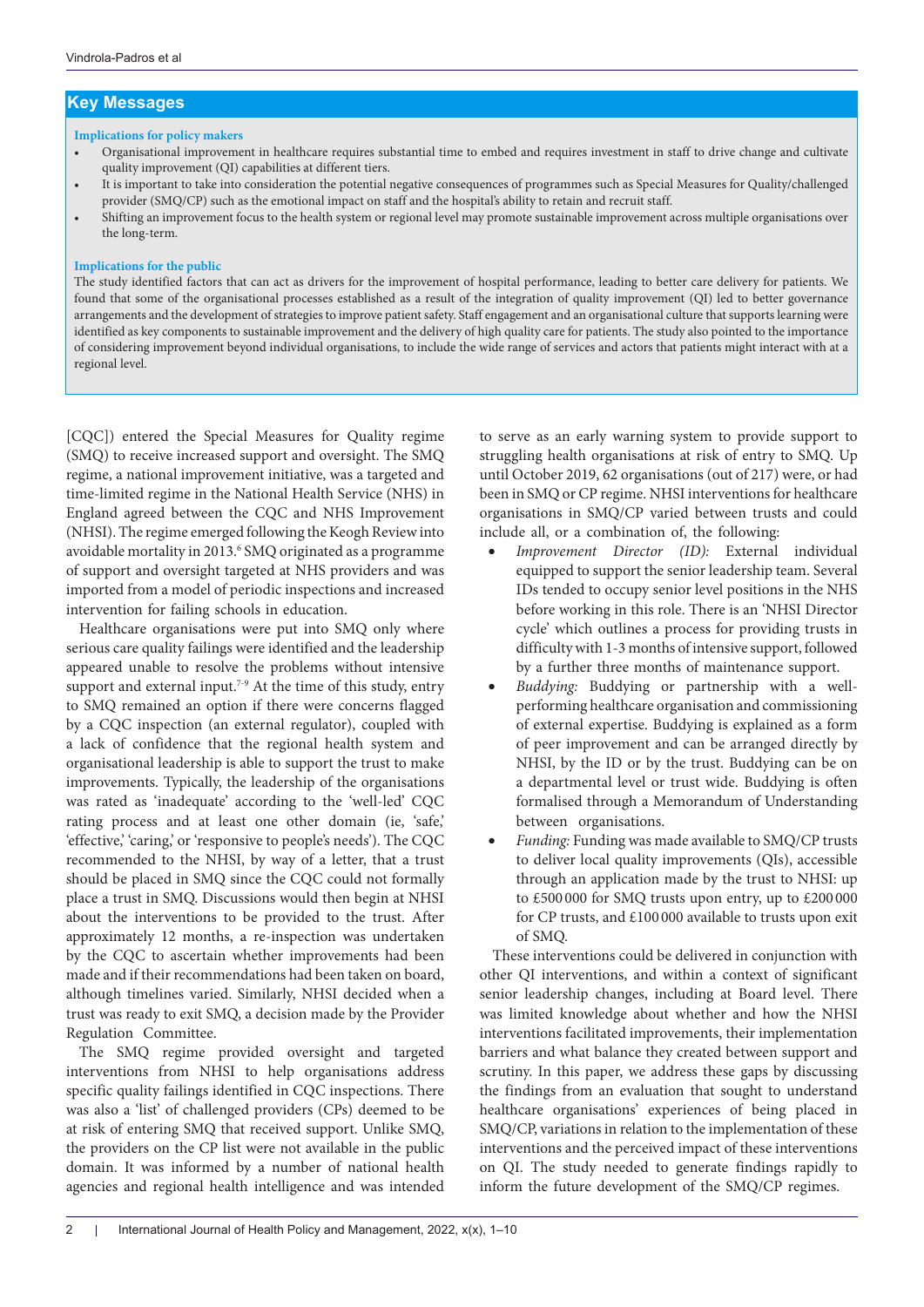# Study Aims

The study focused on the three main interventions that NHSI identified as forming part of the SMQ/CP regimes and aimed to analyse the processes and responses of trusts to their implementation. The study was informed by a recent systematic review of the literature that examined the underlying concepts guiding the design of interventions aimed at low and high performing healthcare organisations, processes of implementation, unintended consequences, and their impact on costs and quality of care.<sup>4</sup> This review highlighted that failure was frequently defined as the inability of organisations to meet pre-established performance standards (instead of a complex, continuously changing, situation involving internal and external factors) and turnaround was perceived as a linear process (where improvement was obtained after following a sequence of steps). Improvement interventions were designed accordingly and were focused on the organisation, with limited system-level thinking.

Our research questions were:

- 1. What are the programme theories (national and local) guiding the interventions delivered to Trusts in SMQ/ CP regimes?
- 2. What are staff perceptions of the SMQ/CP regimes and the individual interventions?
- 3. What are the factors that act as drivers for change when Trusts are placed in SMQ/CP?

#### **Methods**

Data collection and analysis were undertaken within a 13-month time frame (December 2018-January 2020) and followed a rapid research design involving teams of field researchers, co-production approaches, iterative data collection and analysis, and formative feedback. The study was classified as a service evaluation as defined by the NHS Health Research Authority, not requiring research ethics committee approval. Here we describe an overview of the primary data that supports our findings and conclusions. Further details of the methods, recruitment and data collection are available in our published protocol for a wider study on SMQ and CP10 and [Supplementary file 1.](#page-8-0)

Interviews and Documentary Analysis at a National Level

To understand the history to SMP and CP regimes and their aims, we reviewed reports and documents  $(n=20)$  and carried out interviews  $(n=6)$  to understand the wider regulatory and policy context, and how these had developed over time in the English NHS system.

# Multi-site Case Studies

Eight case studies, four 'high level' and four 'in-depth' were used to explore the implementation of interventions in SMQ/ CP trusts. Case study inclusion criteria were based on NHS trusts (ambulance, acute, mental health and/or community providers) placed in SMQ and/or CP regimes before 30 September 2019. We excluded Trusts that had only been placed in Special Measures for Finance<sup>11</sup> as this was not the focus of the study.

To identify potential case study trusts, we conducted an analysis using data supplied by NHSI on 59 trusts that had entered SMQ and/or CP since the SMQ regime began in July 2013 up to 30 September 2019 and reviewed Trust CQC reports, which are publicly available. We visually plotted the performance trajectories of Trusts over time and to capture different stages of their quality journey, leading to the identification of four main groups (see also [Figure 1\)](#page-2-0):

- Trusts that enter SMQ more than once and/or have a prolonged period in SMQ of at least two years ('prolonged poor performers')
- Trusts that are placed on the CP 'watch list' and then enter SMQ ('poor performers')
- Trusts that are temporarily placed on the 'watch list' and deemed challenged, but that never enter SMQ ('CPs')
- Trusts that have been in SMQ and exited, going on to achieve higher CQC ratings with no re-entry into SMQ ('clear performance improvers').

# Data Collection

<span id="page-2-0"></span>From these groups, we approached 12 sites to invite them to take part in the study, anticipating that not all sites would be interested in taking part in the study given potential sensitivities. Four sites declined the invitation, so our final sample included eight case study sites, with two sites from each performance category, a range of geographical locations, and types of trusts (see [Table 1](#page-3-0) for the site characteristics).



**Figure 1**. Purposive Sampling Model for Case Studies. Abbreviations: SMQ, Special Measures for Quality; CP, challenged provider; CQC, Care Quality Commission.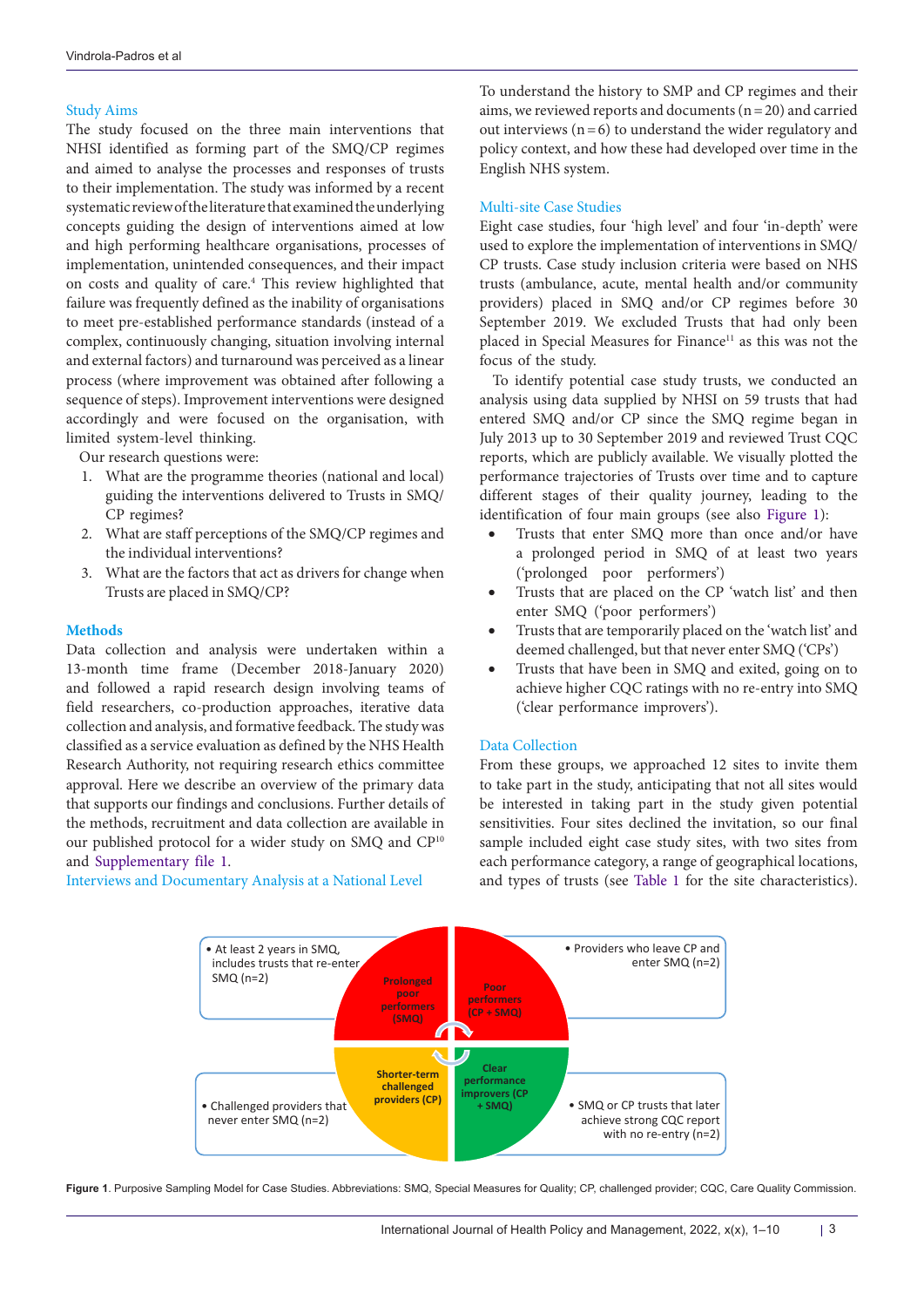Qualitative fieldwork combined semi-structured interviews, meeting observations (eg, public board meetings and quality committees), and documentary analysis across "in-depth" and "high-level" sites ([Table 2\)](#page-3-1).

Interviews and observations were sampled purposively and used to explore perceptions of being placed in SMQ or CP and the NHSI interventions, processes of implementation and internal and external factors influencing intervention participation (see [Supplementary file 1](#page-8-0) for sampling framework). All of the members of staff we invited to take part in the study accepted this invitation.

# Data Analysis

Triangulation of interview, observational, and documentary data was informed by literature on change in organisations, $12-14$ a review on improvement in low-performing organisations,<sup>4</sup> and literature on receptive contexts for sustaining QI in healthcare.15 The review shaped our analysis of failure, the implementation of improvement interventions and turnaround, as we sought to consider the complexity and continuous transformation of these processes.

#### **Results**

Our evaluation explored multiple dimensions of the SMQ/CP regime, including the programme theories guiding the regime and primary interventions (ID, buddying and funding), the process of implementing the interventions, and the perceptions of staff members in relation to these interventions and their impact.

# The SMQ/CP Regimes as "Support" Programmes

When developing the programme theory for the SMQ/CP regimes based on the national-level interviews, we found that national stakeholders perceived the SMQ/CP regimes as

<span id="page-3-0"></span>**Table 1**. Characteristics of Includes Sites

| Case | <b>Evaluation Performance</b> | <b>Trust Type</b>                                | Urban/Rural/Semi-urban |  |
|------|-------------------------------|--------------------------------------------------|------------------------|--|
|      | <b>CP</b>                     | Acute                                            | Urban                  |  |
|      | Prolonged poor performer      | Acute and community services                     | Semi-urban             |  |
| 3    | Clear improver                | Acute and community services                     | Semi-urban             |  |
| 4    | CP to SMQ                     | Acute (teaching hospital)                        | Urban                  |  |
| 5    | <b>CP</b>                     | Acute and community services (teaching hospital) | Urban                  |  |
| 6    | Prolonged poor performer      | Acute and community services                     | Rural                  |  |
|      | Clear improver                | Acute and community services (teaching)          | Rural                  |  |
| 8    | CP to SMQ                     | Acute (teaching hospital)                        | Semi-urban             |  |

Abbreviations: SMQ, Special Measures for Quality; CP, challenged provider.

#### <span id="page-3-1"></span>**Table 2.** Summary of the Workstreams Included in the Study

| <b>Study Element</b>                                                         | <b>Participants</b>                                                                                                                                                                                                                                                                                                                                                  | Analysis                                                                                                                                                                                                                                       |  |  |
|------------------------------------------------------------------------------|----------------------------------------------------------------------------------------------------------------------------------------------------------------------------------------------------------------------------------------------------------------------------------------------------------------------------------------------------------------------|------------------------------------------------------------------------------------------------------------------------------------------------------------------------------------------------------------------------------------------------|--|--|
| <b>National-Level Qualitative Study</b>                                      |                                                                                                                                                                                                                                                                                                                                                                      |                                                                                                                                                                                                                                                |  |  |
| Interviews                                                                   | 6 National representatives                                                                                                                                                                                                                                                                                                                                           | Understand the origins of the SMQ and CP regime, the wider<br>regulatory and policy context, and how these had developed over<br>time in England.                                                                                              |  |  |
| Documentary analysis                                                         | 20 Documents                                                                                                                                                                                                                                                                                                                                                         | Understand the origins of the SMQ and CP regime, the wider<br>regulatory and policy context, and how these had developed over<br>time in England.                                                                                              |  |  |
| <b>Case Studies Qualitative Components</b>                                   |                                                                                                                                                                                                                                                                                                                                                                      |                                                                                                                                                                                                                                                |  |  |
| Non-participant observation (eg,<br>board meetings, operational<br>meetings) | 8 Observations during meetings                                                                                                                                                                                                                                                                                                                                       | Understand the processes used to implement the interventions<br>as well as internal and external contextual factors influencing<br>participation in the interventions.                                                                         |  |  |
| Interviews                                                                   | 60 in the in-depth sites (from across<br>different organisational tiers + external<br>stakeholders) and 32 in the high-level sites<br>(from the top of the organisation + key<br>external stakeholders)<br>44 senior level participants, 13 divisional<br>level participants and 21 external<br>participants (for a breakdown per site, see<br>Supplementary file 1) | Explore perceptions of being placed in SMQ or CP and the NHSI<br>interventions, understand the processes used to implement the<br>interventions as well as internal and external contextual factors<br>influencing intervention participation. |  |  |
| Documentary analysis                                                         | 291 documents                                                                                                                                                                                                                                                                                                                                                        | Understand the processes used to implement the interventions<br>as well as internal and external contextual factors influencing<br>participation in the interventions.                                                                         |  |  |

Abbreviations: SMQ, Special Measures for Quality; CP, challenged provider; NHSI, NHS Improvement.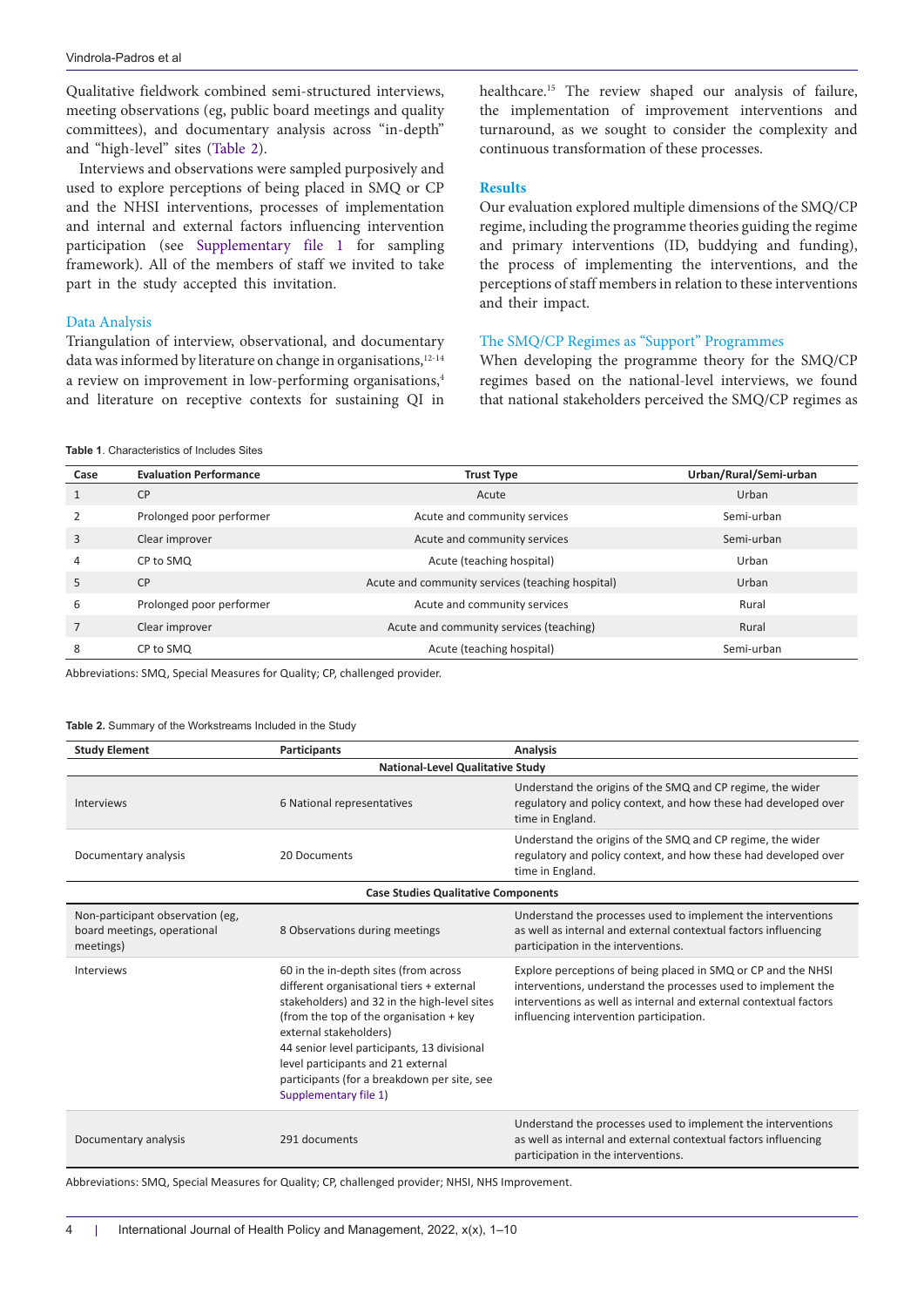"support" programmes that aimed to enable organisations to bring about improvements:

*"Special Measures is meant to be about support from NHS Improvement, but also support from the wider system in helping them. So, it's meant to be a helpful regime, and it's often portrayed as a kind of punishment that isn't the intention, but of course, it's public, it's reputational, I think it's is often perceived as a punishment, but it's not a punishment, it's meant to be saying, 'Actually we just don't think, we think you need extra help in order to move yourself out of this position'"* (CQC interviewee).

The CP regime was also viewed as a way to provide access to additional resources for struggling organisations and was not intended to be a long-term intervention. National teams recognised that providers might be part of "challenged systems" and that this needed to be taken into consideration, yet interventions were implemented at organisational level (not system level). Turnaround was perceived as a linear process, where organisations were supported until they met the standards to "leave" the SMQ/CP regimes and disregarding the potential cyclical nature of failure. In practice, several organisations returned to SM Q/CP and had to undergo a similar process of turnaround.

Local perceptions of the SMQ/CP programme varied, with some participants seeing the programme as heavyhanded scrutiny or punishment, while others considered it "necessary," "an opportunity and a platform to drive forward improvement" and as a "catalyst for positive change" that had a beneficial impact on the trust. There was agreement across organisations that performance issues of trusts across their patch and improvement would not be seen as sustainable until "systemic structural fault lines" were resolved. Some aspects of the programme, such as buddying, were not conceptualised as conducive to long-term improvement as system-wide changes would be needed, including changing support structures and interventions to operate at a system level as well.

# Implementation of the Interventions

The delivery of NHSI interventions varied across our eight case studies. In [Table 3,](#page-4-0) we have identified the interventions delivered at each site and potential issues obtaining data.

#### *Improvement Directors*

IDs were appointed by NHSI when deemed necessary for a Trust in SMQ or CP. The normal cycle for an ID normally included 1-3 months of intensive support, followed by three additional months of maintenance support (although this might vary by Trust). Some IDs highlighted that a time

<span id="page-4-0"></span>**Table 3.** The Delivery of NHSI Interventions by Case

limit on the time they were involved with organisations was required: *"Personally I think you lose your effectiveness as an Improvement Director when you've been in an organisation for about eight to ten months*" (ID 1). However, this feeling was not always shared with Trusts as some felt IDs left when important work was still to be done: "*Our ID was withdrawn last summer, long before we had been reinspected or let alone, come out of special measure, so I employed one of my former IDs to help us, [...] but the Trust had to fund that itself*" (CEO, case 2). Interviews at Trusts level revealed that QI Plans were a central element of SMQ/CP regimes and an essential role of IDs who would engage senior organisational leaders and support the development of an improvement strategy and vision for the organisation. IDs would often cover more than one Trust at the same time and some Trusts in CP might not have access to an ID. They were a limited resource.

# *Buddying*

Buddying, also referred to as peer improvement, could be arranged directly by NHSI, by the ID or by the Trust themselves. Buddying could be on a departmental level – if specific improvements were required in one service area – or organisation-wide. Buddying was often formalized through a Memorandum of Understanding and (well performing) buddying organisations were sometimes paid for supporting a poor-performing provider in the SMQ regime. In the case of our study, we were only able to identify cases of buddying in five Trusts. The use of buddies varied by Trust, and most Trusts used them to learn about good practices in relation to specific problems where they needed to bring about QI. The appropriateness of buddies was discussed frequently and the first selection of buddies made by NHSI was not always considered a good choice by Trusts in SMQ, which is why some organisations arranged their own buddies: "*They are a large metropolitan university teaching hospital and we are not and it just wasn't compatible and wasn't really working and the improvement work that they were doing with us was focused on things we didn't need immediate help with*" (CEO, case 2). The appropriateness of the matching was dependent on geographic location (with close distance seen as positive), Trust type and size and having successfully tackled similar performance problems.

#### *Funding*

Trusts in SMQ and CP had the opportunity to apply for and, if successful, access funds to help support improvement activities. Trusts labelled as CP were able to apply for up to £200 000 and Trusts in SMQ for £500 000. Trusts also

|                                                 | Case 1 | Case 2  | Case 3               | Case 4               | Case 5 | Case 6  | Case 7               | Case 8 |
|-------------------------------------------------|--------|---------|----------------------|----------------------|--------|---------|----------------------|--------|
| ID                                              |        |         |                      |                      |        |         |                      |        |
| <b>Buddying</b>                                 |        |         |                      |                      |        |         |                      |        |
| Changes in senior management staff and/or board |        |         |                      |                      |        |         |                      |        |
| NHSI funds                                      |        | $\cdot$ | No data <sup>a</sup> | No data <sup>a</sup> |        | $\cdot$ | No data <sup>a</sup> |        |

Abbreviation: NHSI, NHS Improvement.

<sup>a</sup> Trust was not able to supply data.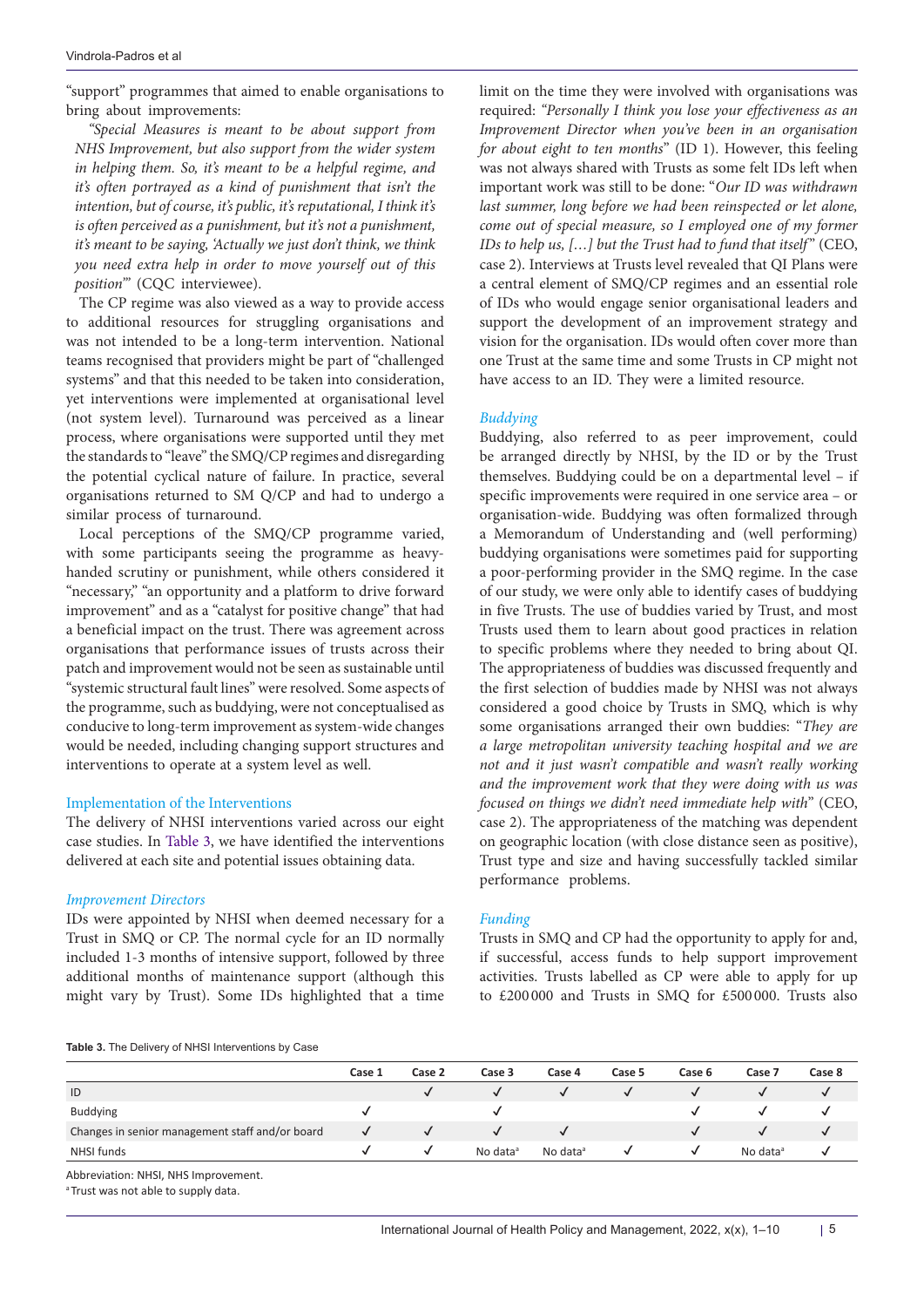received additional financial support when leaving SMQ (£100 000). Applications for the funds are reviewed internally at NHSI and approved by the Executive Medical Director: "[*the application] needs to be mapped to things that are going to make a difference and […] how it has impacted and made a difference*" (NHSI representative). Six Trusts in our study had access to the support funds provided by NHSI. The remaining two Trusts did not have access to funding as their period in SMQ pre-dated the financial support component of the regime. The funds were mainly used to cover the costs of external consultants, organizational development and to fund posts. In some cases, Trusts expressed concern they would need to "spend their way out of special measures." The funds were not considered by respondents to be enough to support long-lasting QI.

# Additional Interventions

In addition to the core interventions of IDs, buddying and funding, there were other NHSI led interventions that were frequently mentioned by participants; including "deep dives" and risk assurance through additional system oversight and scrutiny. Four of the case study sites mentioned deep dives that they had carried out with NHSI staff through intensive analysis of data and information on specific topics/ service areas. Examples included a review of emergency department performance, staff engagement through focus groups to identify areas for improvement and developing of infection monitoring strategies at ward level. Additional risk assurance could include reporting to specific organisations such as Clinical Commissioning Groups (CCGs) or the use of Oversight and Assurance Groups (OAGs), which were formed to oversee the Trust's progress and provide assurance on the delivery of the CQC recommendations. OAG members were drawn from key external stakeholder groups, such as the CQC, CCG, Healthwatch and Health Education England. The additional risk assurance processes were seen as potentially good in theory, but could be burdensome in practice due to time and resources required to gather data for reporting, simultaneous demands and unrealistic timelines.

Staff Perceptions of SMQ/CP and the Individual Interventions

The SMQ/CP regime could be viewed positively by respondents, especially in hindsight when trusts had gone on to sustain improvement, with some organisations feeling they received the right support, were allowed space to deliver QI, and that the organisation needed external challenge due to recalcitrant cultural and performance issues. However, others saw SMQ as heavy-handed scrutiny or punishment, particularly in the short term when a poor CQC inspection report and quality rating created reputational damage and could impact on staff morale and recruitment. Over time, there was often a shift to a more positive view of SMQ/CP as a needed catalyst for positive change. Over time, most staff appreciated that the SMQ/CP regime gave the organisation time to focus on quality and address issues that had not been tackled for a long time (eg, bullying culture). However, we found variability in the perceptions of the specific improvement interventions within and between Trusts. For

instance, some staff identified the value of the ID, while other members of staff in the same organisation did not agree with this role.

The perceptions of NHSI interventions of IDs, buddy organisations, and funding were mixed overall. Trusts had individual issues and needs for support, requiring specific tailoring of the interventions. IDs were considered helpful when using a coaching style and offering tactical advice for interacting with a complex system of health regulators and external agencies, each with their own reporting requirements: "*Working with my current [ID], we sat down and I said, 'Look, I've already appointed a Programme Director. This is what I'm going to do. This is how I'm going to do it. This is the governance structure within which I will work. Can you start with the board, because of Well-Led being rated inadequate?' She started to deal with the stuff around the board conversations,*  which was really helpful to me because I then could get on *[with QI]*" (Clinical Director). IDs were sometimes felt to bring additional demands on organisations and there were mixed views about the amount of time IDs should spend in organisations – especially to avoid fostering dependency on outsiders. Buddies were most commonly used to learn about good practice in relation to specific problems; the partnership worked best when 'buddy' organisations had similar contexts.

Additional funding was reported as being mainly used to cover posts and external consultants. Some participants felt there was a risk that trusts might need to spend their way out of SMQ. Changes to leadership teams which occurred in parallel could bring beneficial new ideas and bring new perspectives to existing problems with organisational culture. However, stability of leadership was equally critical rather than a revolving door of CEOs which was a risk for Trusts in Special Measures. In four case study trusts, the new leadership teams included people with previous SMQ knowledge, who provided first-hand experience and insights about delivering QI and responding to regulatory systems which generated confidence amongst senior staff:

"*I knew what [funding] I was going after. So, I sat down with the [finance team] as soon as I got here and said, 'Right, this is how we're going to do it. This is what we're going to go for'… I'd already got the report ready for our ID to put in for my financial support for my quality improvement faculty. So, I know where I'm going. So, I think that helps, because I know the post, because it helps me negotiate it quickly… And I guess I can navigate, very easily, the regulatory conversation about the organisation, so that makes it easier for me*" (Clinical Director).

# The Unintended Consequences of SMQ

There was an emotional impact on staff of their organisation being labelled as failing and placed in SMQ/CP. For example, staff across the organisation were described as being "*shocked*," "*devastated*," "*angry*," "*ashamed*" and "*mortified*" when first faced with entering SMQ/CP. The stigma of the SMQ label contributed to the lowering of staff morale, exacerbating existing problems with the recruitment and retention of staff, and negatively impacting on how the organisation was viewed and treated by local peers and partners. Duplicate reporting,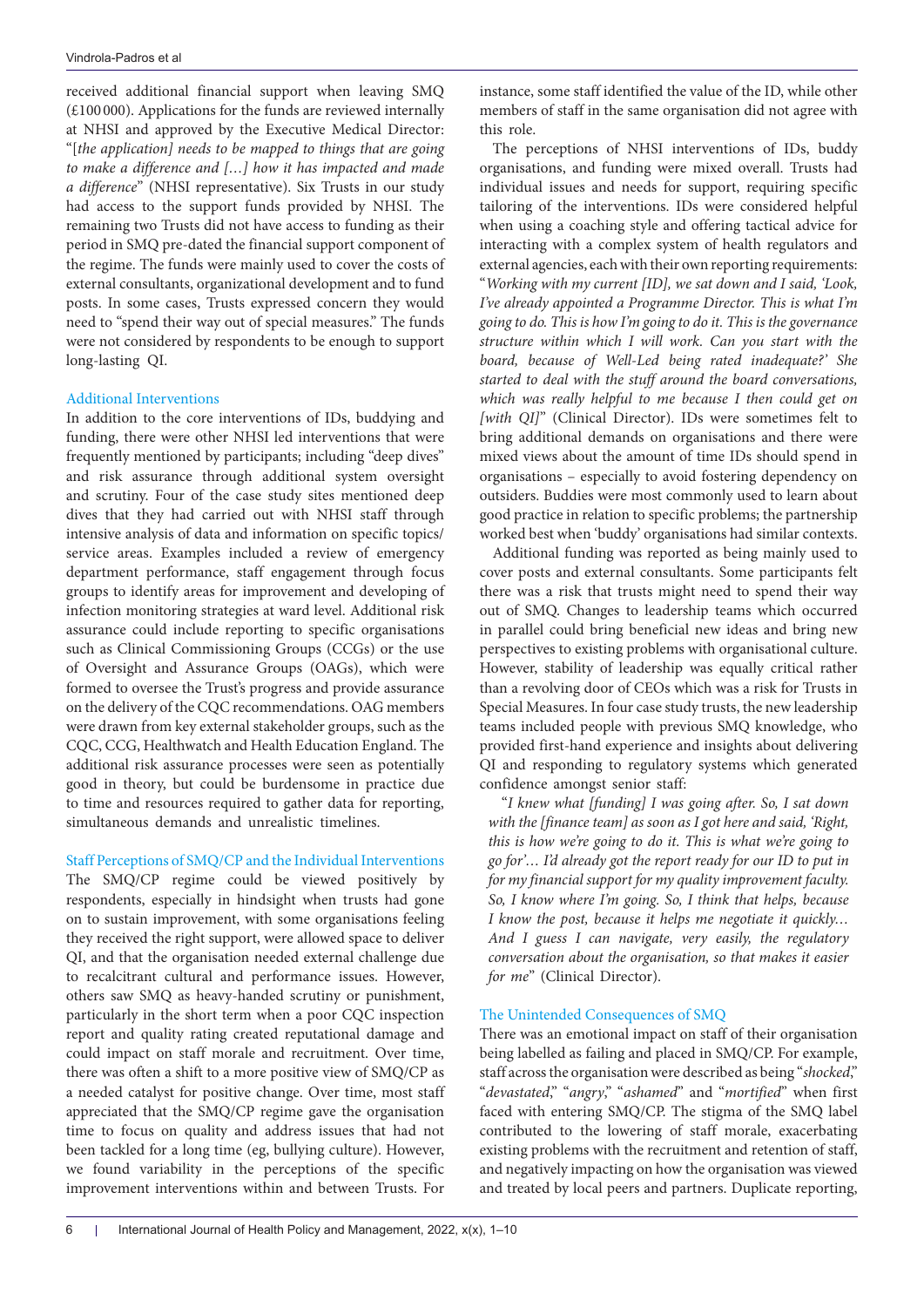overwhelming workloads and stress were also seen as a result of SMQ/CP. Participants felt that SMQ places *"enormous pressure on senior staff"* and has an *"impact on people's wellbeing and health."* The regulatory requirements from the CQC and other organisations requesting reports on progress and quality assurance needed large amounts of time and resources to gather information and data: Notably, one ID mentioned, "*It should be helpful, but isn't. It requires a lot of work to 'feed' the OAG each month.*" Another unintended consequence of SMQ was the negative impact on the healthcare organisation's capacity to participate in local collaborations due to the time and focus required internally to address for regulatory requirements. Accordingly, some participants described a "*tension*" between having the capacity to deliver QI, and being able to contribute to the wider system.

# Factors That Acted as Drivers for Change

We found that healthcare organisations focused their improvement activities across four domains [\(Table 4\)](#page-6-0) which are not mutually exclusive. Healthcare organisations prioritised areas for improvement in light of CQC inspection reports and regulatory recommendations, often with strategic support from an ID and sometimes external advisors (eg, NHSI, CQC or management consultancies).

# *Improving Governance Arrangements*

Many trusts focused on improving their governance and assurance processes. Better leadership visibility came about through increasing "board to ward" interactions and having members of the senior leadership team communicating more frequently with frontline staff, undertaking ward visits, and ensuring there were clearer lines of accountability with greater opportunities for senior leaders to listen to the concerns of staff.

#### <span id="page-6-0"></span>**Table 4.** Organisational Processes That Acted as Drivers for Change

# *Building Clinical Leadership*

There was recognition across sites for the need to ensure there was excellent clinical leadership at divisional and ward levels, as well at the top of the organisation, to bring about improvements; that frontline clinical staff also needed to understand why specific improvements or changes in process were necessary and be engaged in delivering and leading improvements at the local level. In some sites, for example, changes in local emergency department leadership were encouraged to bring about improvements to accident & emergency performance. Part of the journey of improvement was ensuring that, at all organisational levels, there was leadership accountability for managing risk, making improvements and embedding processes for assurance. Some of the participants highlighted the contributions made by Quality Committees and having engaged staff presenting at Board and Division meetings.

In terms of senior level oversight, the Medical Director and Chief Nursing roles appeared vital for reconnecting divisional and senior executive leadership tiers, ensuring that clinical engagement was Trust-wide. The combined effect of these roles at the apex of the organisation – chief executive officer (CEO), Doctor of Medicine (MD), Chief Nurse – may have been overlooked in previous research that has focused on the transformational impact of hospital CEOs and single leaders as opposed to senior leadership teams that balance clinical and managerial input. Another activity that Trusts were required to enact was filling vacant senior leadership posts. Several Trusts had struggled to recruit and relied on interims which was potentially destabilising for the organisation as a whole or resulted in notable leadership gaps, such as where it was difficult to recruit a lead nurse.

# *Staff Engagement*

Culture change was closely intertwined with senior leadership

| Domain                               | <b>Examples From the Case Studies</b>                                                                            | <b>Illustrative Quotes</b>                                                                                                                                                                                                                                                                                                                                                                                                                                                                                                                                                                                                                                                                                        |
|--------------------------------------|------------------------------------------------------------------------------------------------------------------|-------------------------------------------------------------------------------------------------------------------------------------------------------------------------------------------------------------------------------------------------------------------------------------------------------------------------------------------------------------------------------------------------------------------------------------------------------------------------------------------------------------------------------------------------------------------------------------------------------------------------------------------------------------------------------------------------------------------|
| Improving governance<br>arrangements | and patient safety.                                                                                              | Review of governance and accountability; "We visited 90 areas across the trust within a three-month period after the last<br>increased "board to ward" interactions; report came out and drew up findings, reports, action plans and then we repeated<br>development of sustainable strategies for QI it three months later and we're now on our third iteration of walkabouts. So, by the<br>end of the year, every area in the hospital, whether it's clinical or non-clinical, will<br>have been visited at least once by a team consisting of a non-executive director, a<br>senior manager or an executive and a lay partner. Either a governor or a patient"<br>(Non-executive director, case study trust). |
| Developing clinical<br>leadership    | Better clinical leadership at senior, divisional<br>and ward levels.                                             | "Evidence of serious deficits in leadership in a series of ways, both through the<br>sort of feedback from staff about lack of staff engagement, not being listened to,<br>bullying and harassment allegations and so on, but also clear evidence of very<br>little clinical leadership in the organisation, so what we have focused on really is<br>trying to get leadership culture and morale and staffing right, seeing them as the<br>underlying themes" (Senior director, case study trust).                                                                                                                                                                                                                |
| Staff engagement                     | Address problems with organisational culture<br>improve lines of communication between<br>senior team and staff. | "If you want to create the right environment to change and to improve things,<br>(eg, bullying); recognise and celebrate staff; you've got to invest in the people" (Senior director, case study trust).                                                                                                                                                                                                                                                                                                                                                                                                                                                                                                          |
| External partnerships                | Understand 'failure' across the system,<br>develop collaborative partnerships with<br>other organisations.       | "Many of the solutions to the problem of the acute hospital lie outside the<br>hospital" (Senior director, case study trust).                                                                                                                                                                                                                                                                                                                                                                                                                                                                                                                                                                                     |

Abbreviation: QI, quality improvement.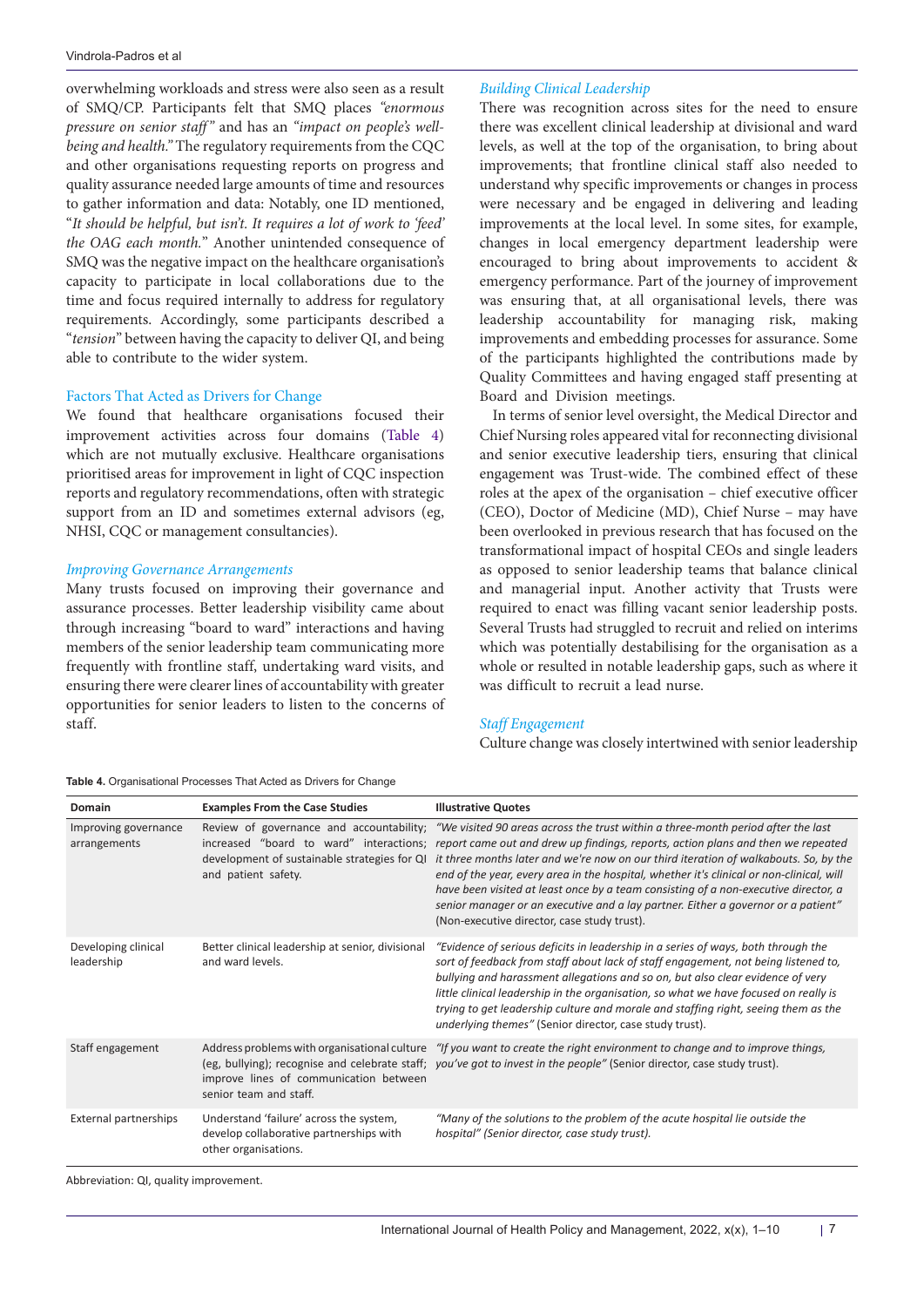and improving staff engagement. Arguably, culture change could only begin with improving relations amongst staff and bringing staff along an improvement journey and vision set out by the Trust's leaders. Examples of attempts to better staff engagement included: focus groups with staff, with NHSI support and workshops with staff. Attempts at proactive engagement with staff by new leaders was a common theme across the case studies. To improve staff engagement, the Board, senior executive team and managers become more "visible, supportive and approachable." Staff at one site, for example, observed that the CEO and team were often seen and used social media (eg, Twitter) to communicate with staff and keep them informed. Many interviewees described that, previously, there had been a gap between the senior executive team and frontline staff and poor communication.

Measures taken to tackle historical issues with poor staff survey results and engagement include encouraging a culture of openness and transparency. There was evidence of senior leaders celebrating staff successes, and especially amongst the clear improvers case studies. Several sites made efforts to improve events and facilities for doctors and trainees (eg, "new consultants day") and improvements were demonstrated through a higher number of junior doctors applicants achieved. Finally, there was evidence of improving sites encouraging staff not only to complete mandatory training and appraisals, but to progress their careers within the Trust and develop new knowledge through QI training.

#### *External Partnerships*

In several Trusts, it was evident that there were systemic problems within the local region, and it was noted, both at national level and in the case studies, that local system-wide issues may need to be addressed for a trust to exit SMQ/ CP and sustain improvements in quality and performance over time. In addition, being placed in SMQ/CP could result in improved system-wide relationships and encourage collaborative working between organisations. However, entry into SMQ/CP did not always lead to improved relationships as examples of continued regional problems were also seen.

# **Discussion**

Our rapid evaluation adds new empirical knowledge on the implementation of national improvement initiatives delivered using centralised top-down approaches to failing hospitals. The programme theories guiding the design and implementation of the SMQ/CP programme at a national scale depicted it as a supportive intervention that aimed to provide organisations with the funding, expertise and tools to enable improvements. At a local level, views ranged from seeing the programme as providing much needed local support and space for reflection to its representation as punitive and burdensome in organisations that were already under significant pressure.

Instead of a 'one size fits all' model, we found that external strategies to support improvement need to be more trust specific and consider ways to mitigate the emotional cost and stigma of SMQ/CP. These trust-specific improvement strategies can make use of the organisation's tacit knowledge on their needs and improvement interventions that might be more appropriate for their local context. A summary of the key lessons from our study is provided in [Box 1](#page-7-0). Contrary to studies that have not identified the positive aspects of top-down policy directives,<sup>16</sup> our study found the benefits of a combination of external scrutiny with dedicated time and resources for the organisation to focus specifically on quality and service improvement (as opposed to financial control). This could be an effective strategy for organisational improvement provided that the NHSI interventions were tailored to the organisation's needs and local context; there was sufficient time to embed the changes required; and a wellfunctioning leadership team and Board.

We also found that staff need 'slack' to develop and implement changes and to develop internal QI capabilities and capacities, such as training staff on new QI tools and methods.<sup>15</sup> Jones et al,<sup>15</sup> have also noted that organisational improvement is a long journey and it can be difficult to maintain momentum. This finding is consistent with findings from the literature that have argued that protected staff time is required for implementation of improvement interventions, clear priority-setting and the use of routine data to monitor progress at Board level.<sup>17-22</sup> Further, others have emphasised the importance of supporting the development of organisational learning capacity to address performance failure.<sup>23</sup>

As others have found, the development of organisationalwide QI strategies that encourage high levels of staff engagement, and an organisational culture that supports

# <span id="page-7-0"></span>**Box 1.** Key Lessons From the Study for Trusts and Regulators and Wider Literature

- Ways to mitigate the emotional cost and stigma of SMQ are needed.
- Time is needed to implement and embed sustainable changes and staff should be given 'slack' to develop and implement changes.
- Strategies to support improvement need to be organisation specific.
- Reduce duplication of reporting requirements to different regulatory bodies.
- Poor organisational performance needs to be considered at organisational and system levels (considering the factors that might be hindering improvement at system level).
- There is a need for the stability of leadership to turnaround organisations because of the amount of time improvement takes – otherwise problems are perpetuated.
- Inclusion of people with previous experience with SMQ in senior leadership teams can help manage regulatory requirements and bring knowledge and confidence to enacting change.
- Development of organisational-wide QI strategies and capabilities is important.
- Staff engagement and an organisational culture that supports learning are key to sustainable improvement.
- Trusts in SMQ/CP need support from other organisations in their local system.

Abbreviations: SMQ, Special Measures for Quality; CP, challenged provider; QI, quality improvement.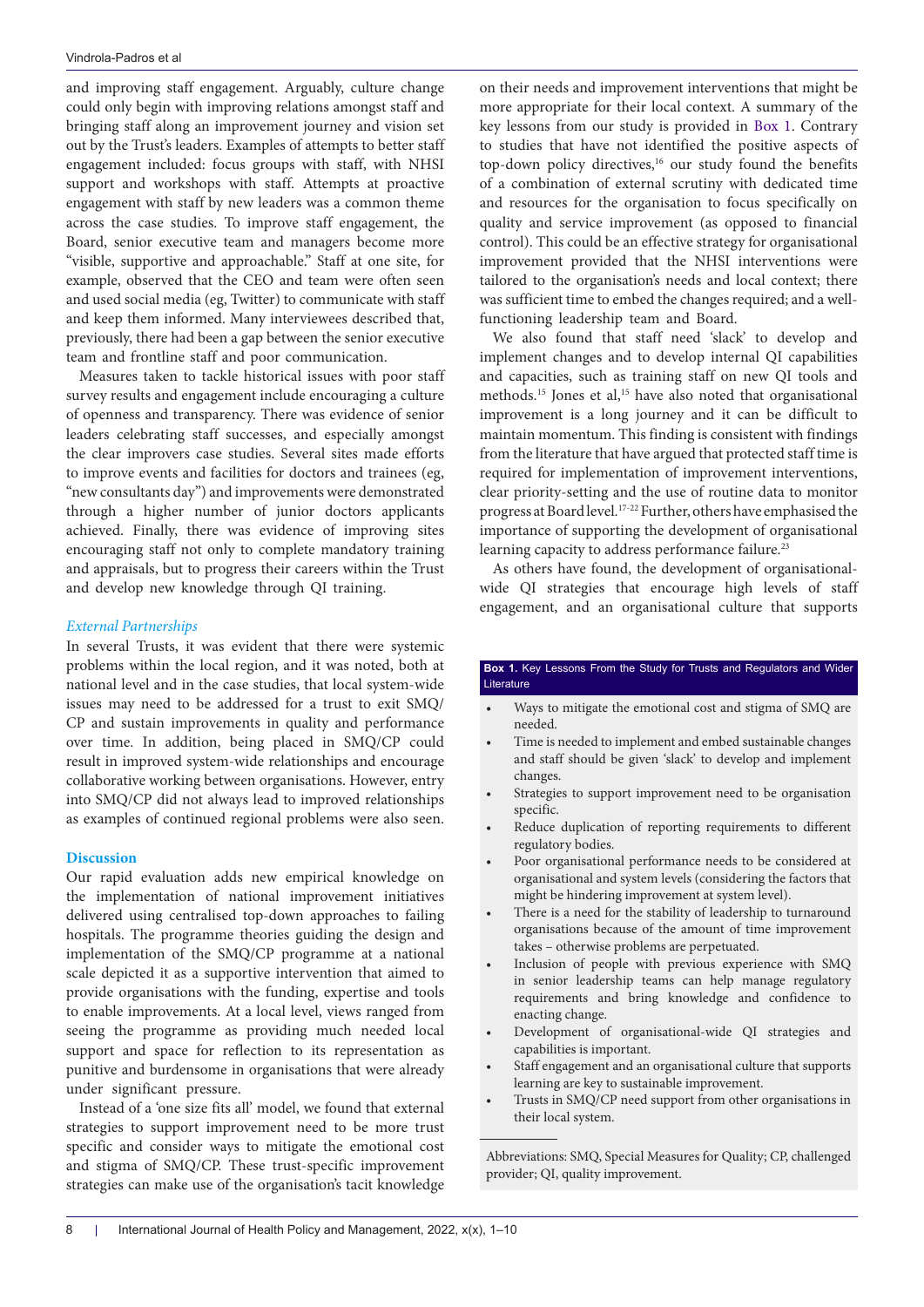learning, are key to sustainable QI.5 Our study highlighted that senior leadership teams (rather than an individual leader) were seen as a driver for improvement, providing they were highly engaged with and visible to staff and in post for a substantial period of time. We found that changes to senior leadership teams, and the inclusion of people with previous experience with SMQ can help to enact positive change, but, at the same time, there was a need for stability of leadership to ensure continuity of the implemented approaches. The roles of the Medical Director and Chief Nurse were critical, resonating with trends in the literature that have highlighted that CEOs alone may have a limited impact on hospital performance overall,24 but "triumvirate" approaches (CEO, MD, Chief Nurse) to leadership can be valued for supporting patient-centred care and QI.20,25-27 A senior team that invested in QI and remained supportive of staff could lead to sustained improvement, and achieve turnaround in organisations that had troubled pasts (eg, problems with bullying and maintaining performance standards).

Previous research in the area of organisation improvement has done little to address the role that wider local healthcare systems play.4 Our review on improvement interventions delivered to 'low' and 'high' performing organisations also pointed to intervention models that focused on the factors influencing performance at an organisational level, disregarding how these could be shaped by external factors.<sup>4</sup> Our study found that poor organisational performance needed to be considered at both organisational and system levels: local healthcare systems and peer organisations could contribute to performance improvement through integrated care models and collaborative relationships. Shifting the improvement focus to a system or regional level may promote sustainable improvement over the long-term. Furthermore, turnaround needs to be considered a complex and iterative process and linear models of improvement need to be avoided. This has been recognised by the NHS Long Term Plan,<sup>28</sup> (encouraging collaboration between providers) and new operating models for oversight (placing emphasis on system working).<sup>29</sup>

We found negative consequences of SMQ/CP; the stigma of the SMQ label contributed to the lowering of staff morale, exacerbated problems with recruitment and retention, and negatively impacted on how the hospital was perceived by local partners. Recruitment and retention difficulties for trusts in SMQ, strain on management systems and lower staff and patient morale were also noted by in a commentary by Rendel et al<sup>30</sup> and have been discussed in the education sector.<sup>31</sup>

# Strengths and Limitations of the Study

This is the first study of the response to, and impact of, the SMQ/CP regime. The key strength of the study is the case study design, which has allowed us to look at eight NHS Trusts and capture perceived local impacts on staff and internal improvement processes. The one-year timeframe has meant that the longitudinal study of change in the case studies was limited, although retrospective interviews and analysis of board papers and CQC reports offered a longitudinal view of internal trust issues and how they were tackled over time. In addition, some data were retrospective and changes in policies have occurred over the course of the study period. It is also possible that access to case study sites was constrained due to the sensitive nature of the research topic. As we reported earlier in the paper, some of the sites that declined our invitation to take part in the study could have different experiences with the SMQ/CP regime than those that accepted our invitation.

# **Conclusion**

Supporting poor performing healthcare organisations to improve is essential and we have added to the limited knowledge base on the implementation and impact of improvement interventions by focusing on processes of implementation, unintended consequences and perceived impact. Future research should focus on the evaluation of the impact of improvement initiatives that include a greater focus on involving local systems. This could be achieved through the use of sequential monitoring techniques to allow "real-time" assessments of the impact of interventions, prospectively linking financial stability to changes in direct/indirect costs and additional opportunity costs using indicators that are part of routinely reported data. Future longitudinal studies should also look at the sustainability of improvement.

#### **Ethical issues**

The UCL R&D Office and Ethics Committee reviewed the study protocol and materials. The study was classified as a service evaluation as defined by the NHS Health Research Authority (HRA), not requiring research ethics committee approval. Guidelines for data security, confidentiality and information governance have been followed. An informed consent process using participant information sheets and written consent was used for recruitment to ensure informed and voluntary participation. We are aware of the sensitive nature of this research for organisations and individuals. The research team has experience in conducting research on similar sensitive topics. The independence of the research and the anonymity of participants and organisations has been upheld.

#### **Competing interests**

Authors declare that they have no competing interests.

#### **Authors' contributions**

NJF, CVP, JL, MH, ST, JS contributed to the conception and design of the study. MH, JL and CVP contributed to data collection for the qualitative study. CVP led on the drafting of the manuscript. All authors contributed to revision of the manuscript and approved the final manuscript.

#### **Funding**

This manuscript is independent research funded by the NIHR (Health Services and Delivery Research, 16/138/17 – Rapid Service Evaluation Research Team). NJF is an NIHR Senior Investigator.

#### **Disclaimer**

The views expressed are those of the authors and not necessarily those of the NHS, the NIHR or the Department of Health and Social Care.

#### **Authors' affiliations**

1 Department of Applied Health Research, University College London, London, UK. 2 Department of Targeted Intervention, University College London, London, UK. <sup>3</sup>NHS North Thames Genomic Laboratory Hub, Great Ormond Street Hospital, London, UK. <sup>4</sup>Nuffield Trust, London, UK.

#### **Supplementary files**

<span id="page-8-0"></span>[Supplementary file 1.](https://www.ijhpm.com/jufile?ar_sfile=59640) Details of the Qualitative Study.

#### **References**

1. Walshe K, Harvey G, Hyde P, Pandit N. Organizational failure and turnaround: lessons for public services from the for-profit sector. *Public Money Manag*. 2004;24(4):201-208. doi:[10.1111/j.1467-](https://doi.org/10.1111/j.1467-9302.2004.00421.x)